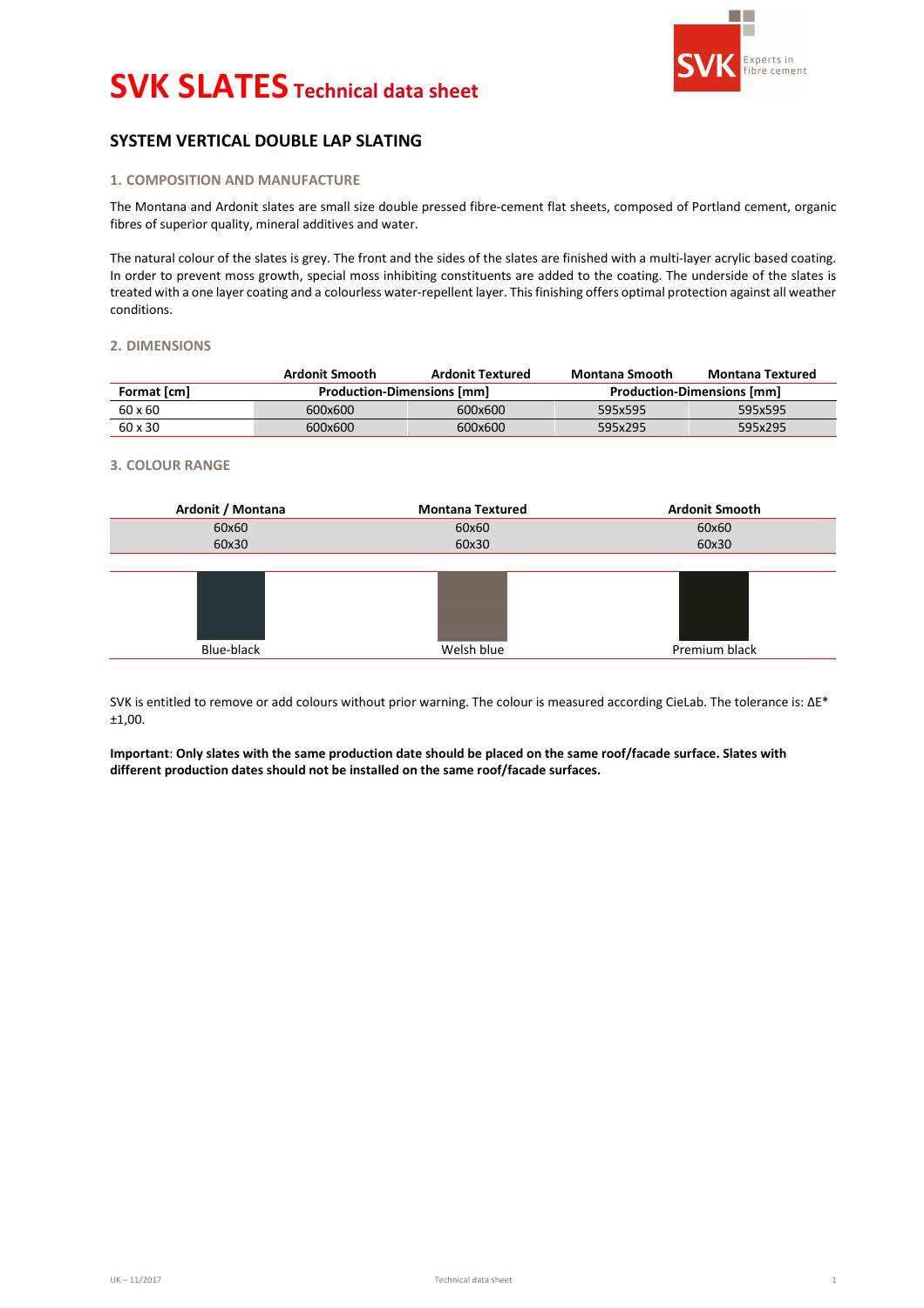

**4. MECHANICAL AND PHYSICAL CHARACTERISTICS** 

| <b>Dimensions</b>                            |                                    | <b>Tolerances</b>      |  |  |  |  |
|----------------------------------------------|------------------------------------|------------------------|--|--|--|--|
| Length                                       | $200 - 600$ mm                     | ± 3 mm                 |  |  |  |  |
| Width                                        | $200 - 600$ mm                     | $± 3$ mm               |  |  |  |  |
| <b>Thickness</b>                             | 4 mm                               | $-0.4$ mm $/ + 1.0$ mm |  |  |  |  |
| Squareness                                   | $\leq$ 2 mm                        |                        |  |  |  |  |
|                                              |                                    |                        |  |  |  |  |
| <b>Mechanical characteristics</b>            |                                    | <b>Norm</b>            |  |  |  |  |
| Bending moment                               |                                    |                        |  |  |  |  |
| $h \leq 350$ mm                              | $30$ Nm/m                          |                        |  |  |  |  |
| $350 < h \le 450$ mm                         | 40 Nm/m                            | <b>EN 492</b>          |  |  |  |  |
| $450 < h \le 600$ mm                         | 45 Nm/m                            |                        |  |  |  |  |
| Elasticity modulus (wet)                     | ca. 16.000 N/mm <sup>2</sup>       |                        |  |  |  |  |
| Thermal linear expansion coefficient         | 7,5 $\times$ 10 <sup>-6</sup> m/mK |                        |  |  |  |  |
|                                              |                                    |                        |  |  |  |  |
| <b>Durability</b>                            |                                    | <b>Norm</b>            |  |  |  |  |
| Water impermeabilty                          | No water drops                     |                        |  |  |  |  |
| Wet-dry cycles                               | $L \ge 0,75$                       |                        |  |  |  |  |
| Warm water                                   | $L \ge 0.75$                       | <b>EN 492</b>          |  |  |  |  |
| Frost-thaw cycles                            | $L \ge 0.75$                       |                        |  |  |  |  |
| Warm-rain cycles                             | pass                               |                        |  |  |  |  |
|                                              |                                    |                        |  |  |  |  |
| <b>Reaction to fire</b>                      |                                    |                        |  |  |  |  |
| Fire reaction class                          | A2-s1, d0                          | EN 13501-1             |  |  |  |  |
|                                              |                                    |                        |  |  |  |  |
| <b>Physical characteristics</b>              |                                    |                        |  |  |  |  |
| Density - oven dry                           | $\rho \ge 1.700 \text{ kg/m}^3$    |                        |  |  |  |  |
| Weight (at moisture content: 12%)            | $8$ kg/m <sup>2</sup>              |                        |  |  |  |  |
| Coefficient of heat conductivity:: $\lambda$ | 0,72 W/mK                          |                        |  |  |  |  |
| Water uptake (coated slates)                 | < 4% (Weight)                      |                        |  |  |  |  |
| Paint adhesion                               | Class <sub>0</sub>                 | <b>EN ISO 2409</b>     |  |  |  |  |
|                                              |                                    |                        |  |  |  |  |

**5. QUALITY** 





Ardoises en fibres ciment http://evaluation.cstb.fr

CSTB 84 avenue Jean Jaurès - ,,,,,Champs sur Marne F-77447 Marne-la-Vallée

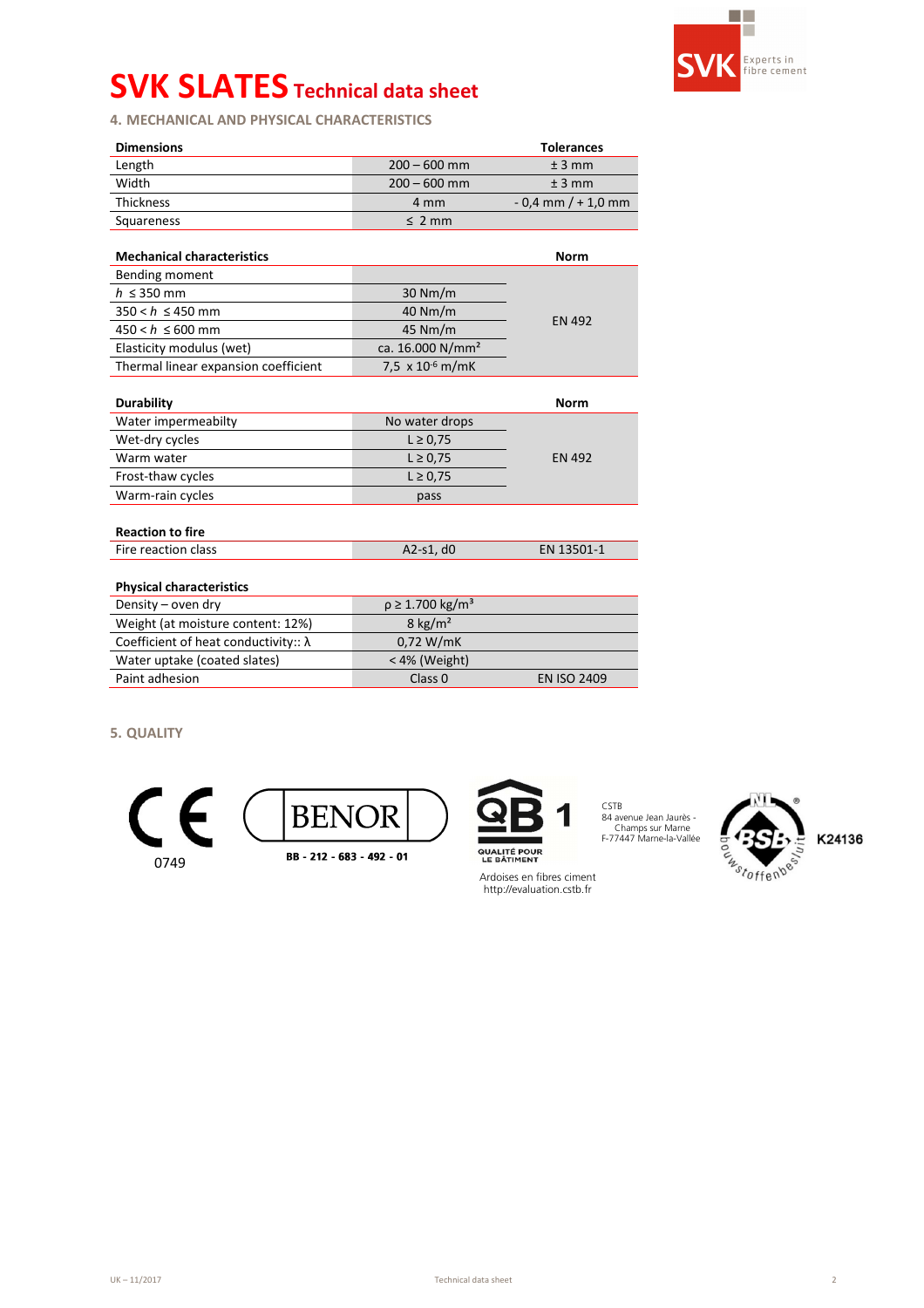

# **6. PRINCIPLE**

Vertical, double-lap slating is the common way of working and is suitable for all rectangular slates. The slates are laid in broken bond. Double-lap means that each row of slates is partly covered by the two rows above. The head-lap is the distance by which the upper course of slates provides a lap with the next but one course below.

This way, each slate can be divided into three areas (see figure below):

- visible area;
- single lap area;
- $\blacksquare$  double-lap area (= head-lap).

The double covered part is called the head-lap. The height of each of the two other parts equals the batten distance and is determined as following:

 $L(batten\ distance) = H(slate height) - A(headlap)$  $\frac{1}{2}$  =  $P(visible \text{ area}) = single \text{ lap} \text{ area}$ 

The recommendations apply for rafter lengths of maximum 9m in driving rain exposure of less than 56.5 l/m<sup>2</sup> per spell and 6 m in driving rain exposures of 56.5 l/m² per spell or more.

The recommendations for laps given below might not be adequate for roof pitches of **30° or less**:

- for driving rain exposure of less than 56.5 l/m<sup>2</sup> per spell, for rafter lengths greater than 9m;
- for driving rain exposure of 56.5  $1/m<sup>2</sup>$  per spell or greater, for rafter lengths greater than 6m.

In this case the placement of a sub-roof and/or intermediate gutters should be considered.

The minimum slate width is determined by several factors: the slate length, the head-lap, the roof pitch, the driving rain exposure and the distance from the side edge of the slate to the inner nail hole. Calculation needs to be done according to BS 5534.

### **The minimum pitch is 25° measured on the slates**.

### **7. MINIMUM HEAD-LAP – ROOF PITCH**

The minimum vertical head-lap [A] in mm (according to BS 5534) for following roof pitches is:

|                | Minimum head-lap [cm]                                           |                                                                    |  |  |  |  |  |
|----------------|-----------------------------------------------------------------|--------------------------------------------------------------------|--|--|--|--|--|
| Roof pitch [°] | $<$ 56.5 l/m <sup>2</sup> per spell<br>rafter length $\leq 9$ m | $\geq$ 56.5 l/m <sup>2</sup> per spell<br>rafter length $\leq 6$ m |  |  |  |  |  |
| 22.5           |                                                                 |                                                                    |  |  |  |  |  |
| 25             | 10                                                              | 12                                                                 |  |  |  |  |  |
| 27.5           |                                                                 | 11                                                                 |  |  |  |  |  |
| 30             |                                                                 | 10                                                                 |  |  |  |  |  |
| 35             |                                                                 |                                                                    |  |  |  |  |  |
| 40             |                                                                 |                                                                    |  |  |  |  |  |
| $45 - 75$      |                                                                 |                                                                    |  |  |  |  |  |
| $\geq 75$      |                                                                 |                                                                    |  |  |  |  |  |

For special applications with lower roof pitches, SVK advice should be sought.

For pitches between 15° and 22.5° please contact SVK.

### **8. FIXING**

- Slates greater than 40 x 20 cm are fixed with nails and have a disc rivet at the tail.
- Hooks should not be used for pitches less than 25°.
- Crimped hooks should be used at pitches of 30° or less.

Drive hooks are placed between 5mm and 1 cm higher than the top edge of the slates. This means that the hooks are between 5mm and 1 cm longer than the vertical lap. It is advisable to only use stainless steel hooks.